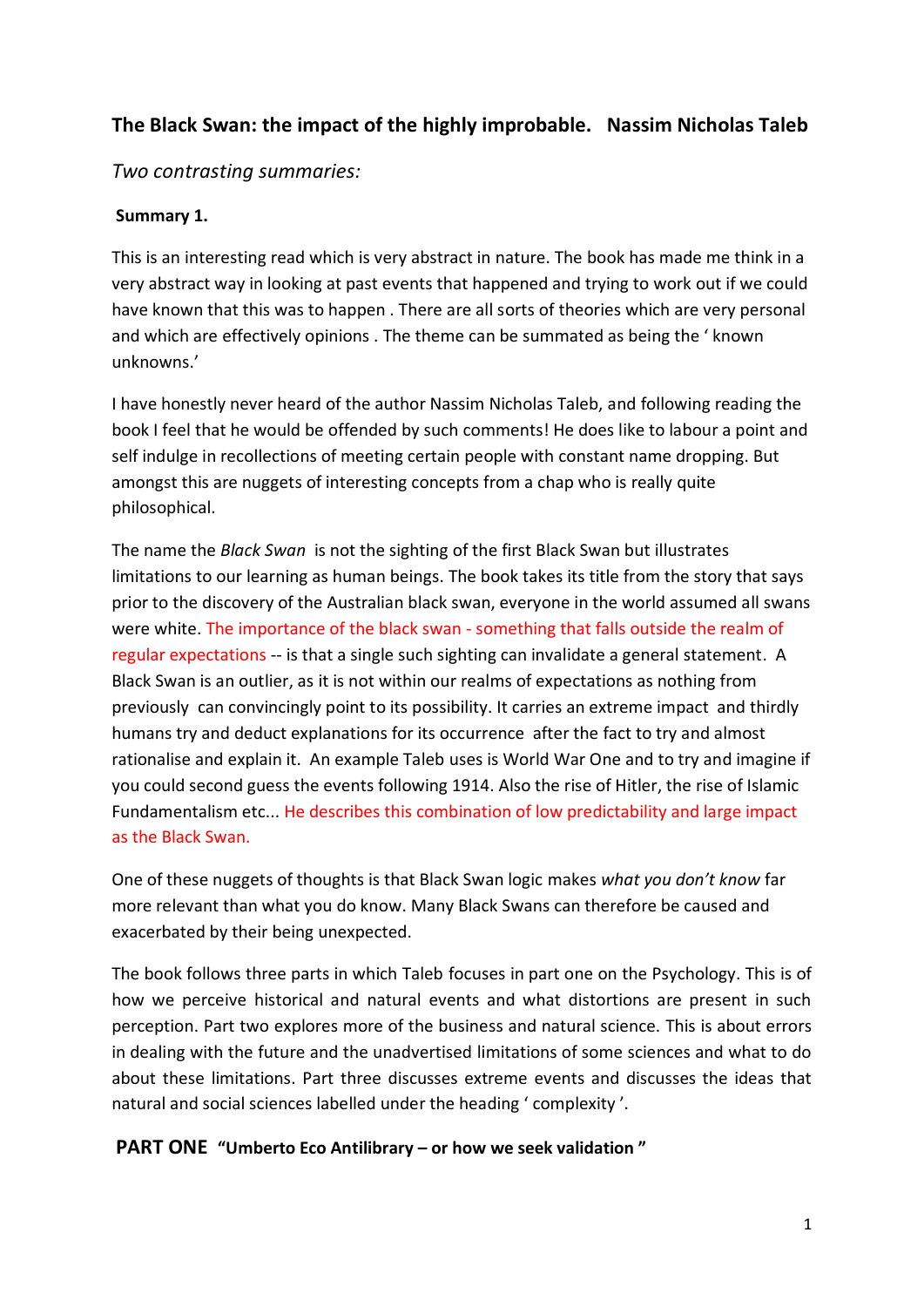Umberto Eco is a writer who has a personal library of 30 000 books. Of these Taleb calls the large rows of unread books the 'antilibrary'. Taleb suggests that read books are far less valuable than unread ones?? This is really the ethos of the Black Swan in which the Black Swan comes from our misunderstanding of the likelihood of surprises – those unread books because " we take what we know a little too seriously".

Part one in a long winded fashion goes on to look at the question of how humans deal with knowledge with the suggested preference as the anecdotal over the empirical. Initially the discussions are regarding Talebs personal understanding and opinions of the Black Swan. He goes on to discuss randomness and the concept of the 'known unknowns' . Taleb follows this with discussing that humans tend to generalise from what they see. Then Taleb presents three facets of the same Black Swab Problem: - *The error of confirmation* ( the tendency to look at what confirms our knowledge, not our ignorance)

- The narrative fallacy ( how we fool ourselves with stories and anecdotes)
- *How emotions get in the way of our inference*
- The problem of silent evidence (The tricks history use to hide The Black Swan from us)

# **PART TWO "We Just Can't Predict"**

This part of the book is about unplanned and unpredicted events . The examples are the computer, the Internet and the laser . These were all unplanned, unpredicted and unappreciated upon their discovery and remain unappreciated upon their discovery and remain unappreciated after their initial use. They were consequential and examples of Black Swans.

The examples could go on and on. More related to our health care profession, *Pfizer's* Viagra (which was originally developed as a drug to treat hypertension) is an example of a black swan. The latest example, of course, is the Internet. As *Google* has amply demonstrated to the advertising, newspaper, and television industries, even new applications of existing technologies can catch executives and investors flat-footed.

Taleb gives some more useful nuggets as tricks. In situations in which you cannot predict the next occurrence in business strategy:

# *Make a distinction between positive and negative contingencies*

A negative Black Swan business is one where the unexpected can hit hard and hurt severely. For example in banking, surprise outcomes can be negative for you. You lend money and at best you get your money and a return but if the borrower defaults you lose all your money.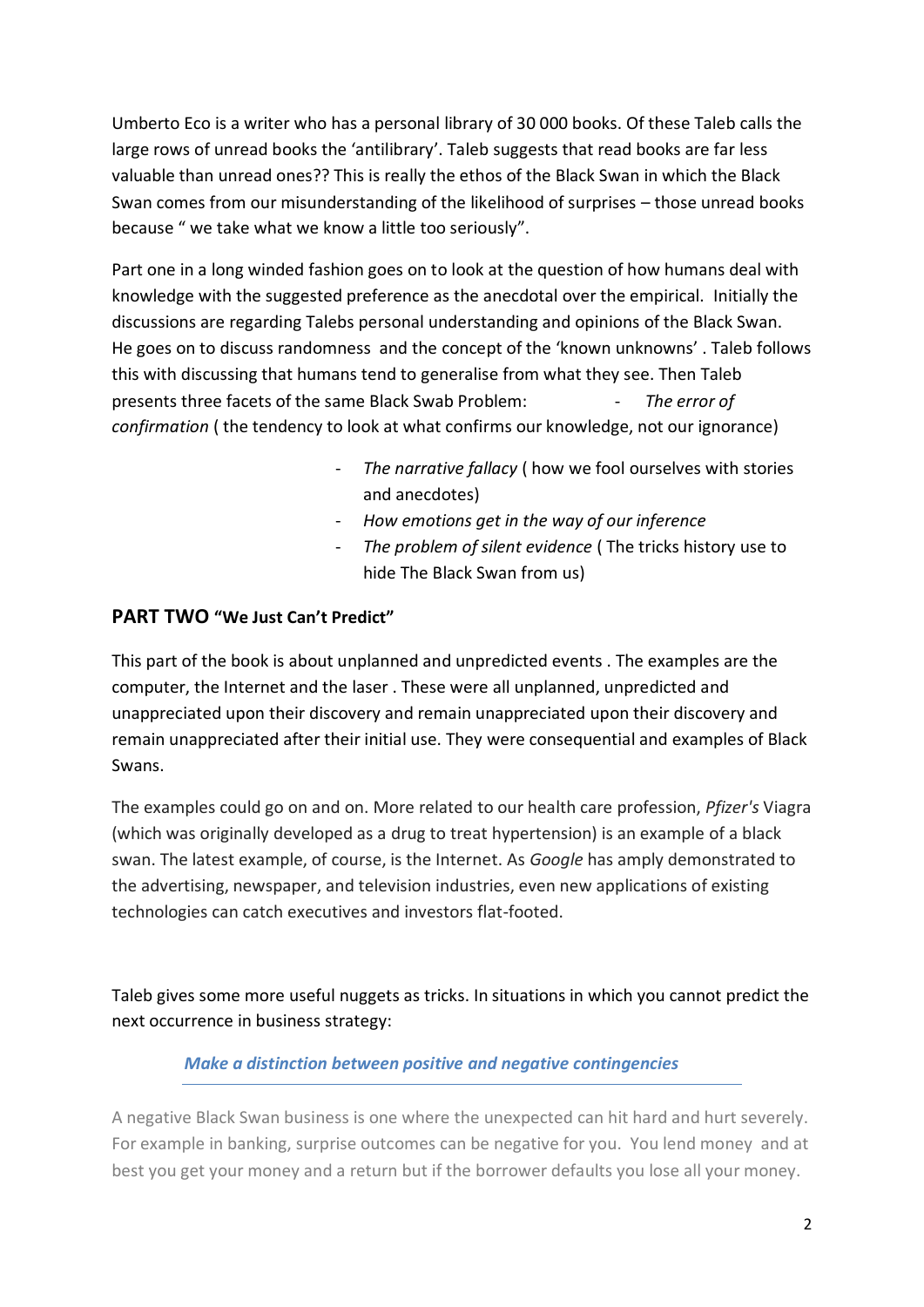In the event that the borrower makes lots of money he is not likely to give the banker an extra share.

# *Don't Look for the Precise and the local*

*Do not be narrow minded. Do not try and predict Black Swans. It can make you more vulnerable. So invest in preparedness and not in prediction.*

# *Seize any* **Opportunity**

*Seize any opportunity or anything that looks like opportunity. Many people do not realise that they are getting a lucky break in life when they get it. He talks of working hard, networking, taking opportunities and continuing to maximise exposure to these opportunities.*

# *Beware of precise plans by governments*

*The Achilles' heel of capitalism is that if you make corporations compete, it is sometimes the one that is most exposed to the Black Swan that will appear to be the most fit for survival.* 

# **PART 3 "Those Great Swans of Extremistan"**

In this Part Taleb focuses on his opinions that suggest that the world is moving deeper into Extremistan – that is it less and less governed by Mediocristan. He suggests that this has helped to shape the formation of inequality. Secondly he describes the Gaussian bell curve as a contagious and severe delusion. He goes on to clarify his idea of the Black Swan not having to be a rare event or wild but has to be unexpected and has to ' lie outside our tunnel of possibility' . He goes on to suggest turning the black Swan to a Gray Swan - to reduce the surprise effect. The notion of a Grey Swan is one which we can get some grasp on using alternative tools such as fractal analysis. So the current Global Financial Crisis is a Grey Swan rather than a Black Swan.

A key feature of this book was its ability to challenge conventional wisdom. One of the best examples was Taleb's claim that too much news -- especially financial news -- is not only bad for you, but can actually be toxic.

To make his point, Taleb shared the story of a widely publicised study in which a large number of people were provided with fuzzy pictures of a fire hydrant. Counter-intuitively, the people who were given more pictures (each of which became progressively clearer) performed worse at guessing what the object was than those who were given fewer pictures.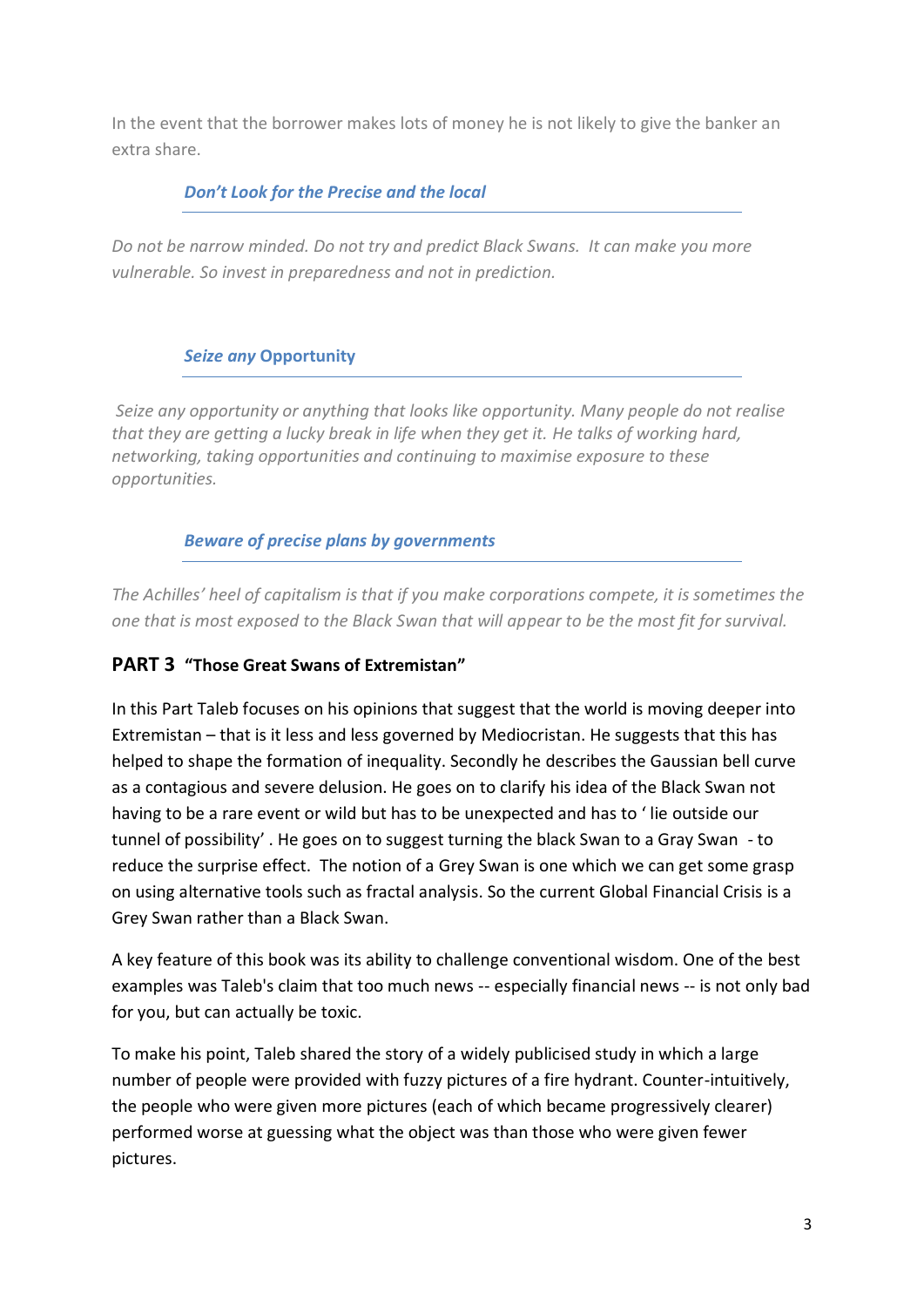One reason this occurred is because the people who were given more information often formed a wrong opinion of what the object was early on, and then clung to that idea tenaciously, even in the face of new and better evidence.

One nugget from this analogy is that people often treat financial news in a similar manner. Rather than accept the new information at face value, people instead select portions of the news to support what they think they already know.

There are a number of solutions to this problem of seeing only what we want to see. One approach is to actively seek out viewpoints that contradict our own.

# **Overall**

All these ideas and philosophical thought processes are combined into a useful nugget in the final chapter with regard to statistical analysis in which Taleb comments on how annoyed he gets with people who moan about a *miserable day* or a *bad meal, cold coffee* or *rude reception.* He goes to say that people do not see the true odds of the events that run one's own life:

" We are quick to forget that just being alive is an extraordinary piece of good luck, a remote event, a chance occurrence of monstrous proportions."

The bottom line is that we can't know what we don't know. And while it might seem hard to operate in such an environment, acknowledging that you don't know everything can actually give you a leg up on those people who instead prefer to go through life confidently knowing the wrong things.

"The difference between embracing your ignorance and holding your misconceptions in front of you as a shield won't allow you to prevent black swans" - it can help you learn how to profit from black swans as well as turn some black swans into gray swans -- which aren't nearly so damaging.

Sachin Patel 2009

#### **Summary Two**

#### Prologue:

In his prologue Taleb introduces the concept of The Black Swan. Until they were discovered after the exploration of Australia Black Swans were not thought to exist and all swans were believed white. The appearance of the Black Swan event was an Outlier because it could not be predicted or expected, to carry Extreme Impact and to carry Retrospective Predictability in that we naturally after the event develop explanations for them. Examples of Black Swan events include the First World War the rise of Hitler and the invention of the Internet. He also points out that the highly expected non-occurrence of an event is also a Black Swan.

The author says we rely on predicting the minor average events ignoring the possibility of major shocks which change the world, thus the art of prediction is usually fatally flawed in most circumstances. He believes if we acknowledge the importance of Black Swans we have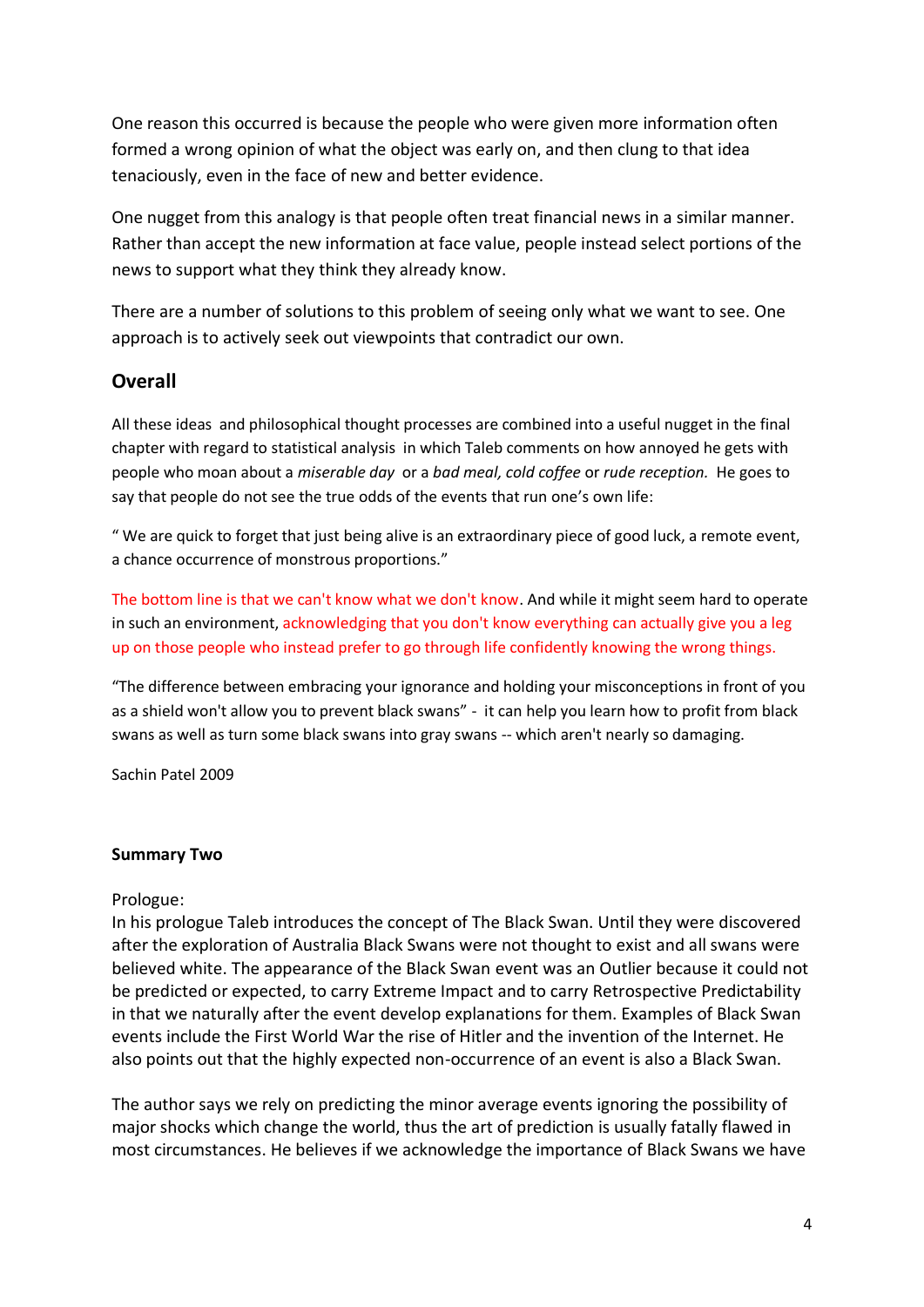more chance of taking advantage of them when they occur. Our minds are not adapted to the complex modern world with myriad interconnecting feedback loops.

The influence of extremes is emphasized in preference to the study of the normal or average. He coins the term Platonicity for our habit of creating mental maps or systems to explain what we encounter which only therefore deal with known events and fail to deal with the unknown. Our obsession with the predictable average event ignores the unpredictable one which alters the world and so narrows our imagination.

The book is in four parts. Part One deals with our mistakes in interpretation of current events, part two with our inability to predict, part three looks more deeply at extreme events and the end is part four and promised to be short.

### **Part One: "Umberto Eco's Library"**

To explain Umberto Eco is a scholar admired by Taleb because he has a huge library which he sees as a research tool of thousands of unread books-"Read books are far less valuable than unread books".

### *Chapter 1*

Deals with the author's background growing up in Lebanon during the Civil War –which he saw as a Black Swan to the people of Lebanon. Being mortared every night. He then moved to finance in New York and experienced the 1987 Stock Market crash but subsequently made what he calls" \*\*\*\* you money" so he did not have to work. In this context he develops a theme that experts are no better than taxi cab drivers at predicting the future.

### *Chapter 3*

He introduces scalability in work .For a Dr for example who is paid according to the number of patients he sees there is a finite limit to his pay whereas if you can produce something which sells widely you can add zeroes to your earnings without any further effort once the product is released e.g. J. K. Rowling. He does point out that due to its grounding the former is less subject to wild variation and Black Swan influence than the latter. The advent of the latter scalability pursuits are attributed mainly to the recent influence of mass media. Mediocristan is where everything behaves according to statistically expected norms. Extremes affect the averagely expressed characteristics only minimally and all is ordered and expected. In Extremistan the inequalities are so large that one single example can "disproportionately impact the aggregate or total". WMD exist in Extremistan, clubs and swords in Mediocristan.

### *Chapter 4*

The turkey example is given-a bird that might have concluded that the farmer who fed him every day was a caring friend until the last day of his life when the farmer slaughters the turkey for the pot. Similar examples are the First World War, and various stock market crashes. Tells us about Hume, Sextus Empiricus and Al Ghazel multicultural skeptics who doubted established belief systems of their times. Taleb concludes arguing we try and systematize from the known into the unknown, behave as though the Black Swab does not exist, and fail to keep an open mind for what we do not know.

#### *Chapter Five*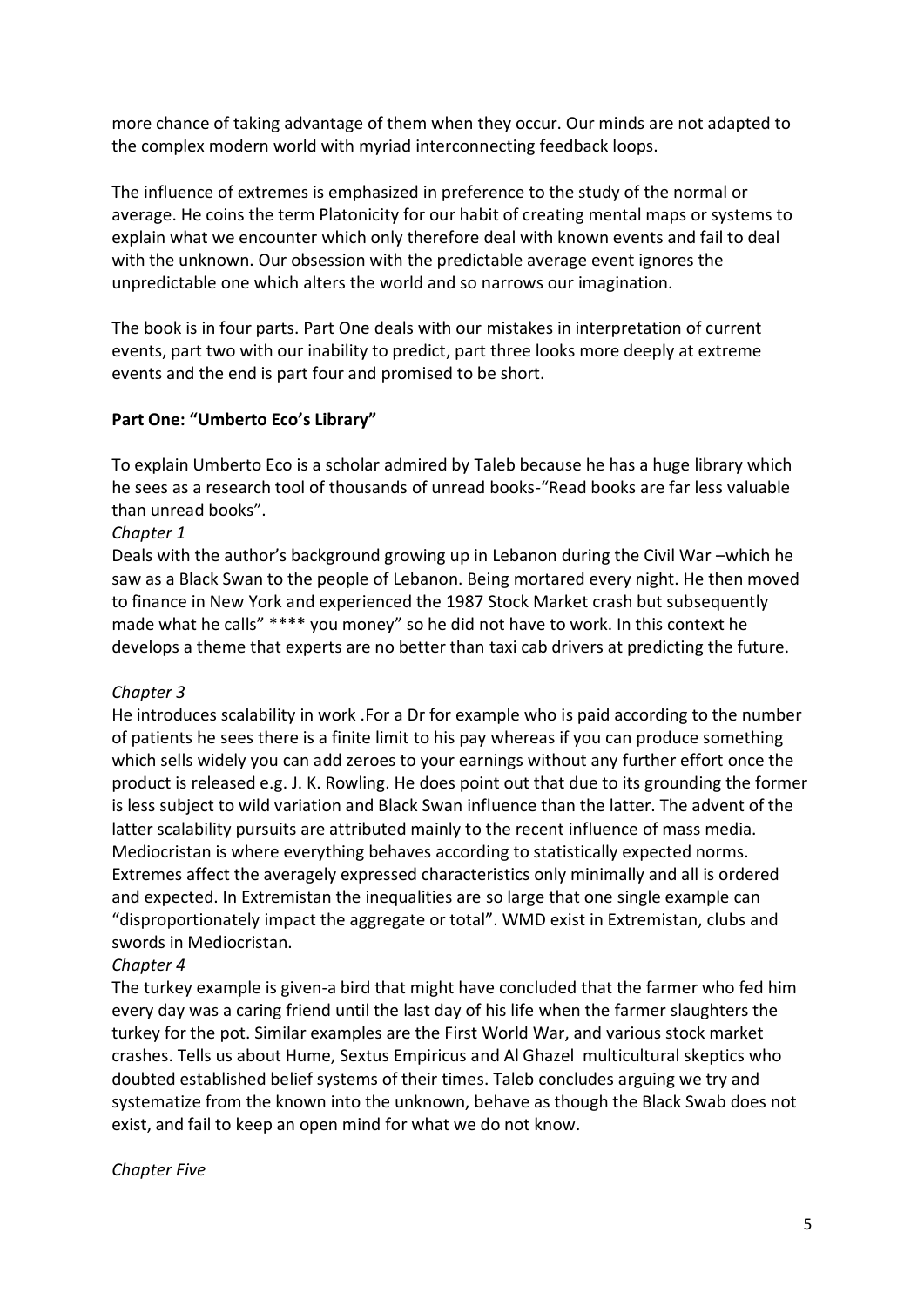Because a Zoogle is a Boogle it does not mean all Boogles are Zoogles eg Criminals are often described as wearing hoodies but just because you wear a hoodie this does not necessarily mean you are criminal. Positive evidence is flawed as a basis for theory because we could only consider the known and therefore miss the unknown. The modern world is too complex to judge it with the tools adapted for life on the African plane. Among thousands of random mediocristan events one extremistan event can change our world.

#### *Chapter Six*

We are adapted to over simplify facts and events into narratives which by over systematizing (Platonicity) we miss the more complex unknown. System one thinking is instinctive immediate and appropriate to life on the Serengeti but ill suited to the complex modern world which requires system two cognitative thinking-which we use more rarely.

#### *Chapter Seven*

Contrasts living with steady returns to 9 years of desert with one year of plenty happiness is in the years of steady income. Example of a trader who lost consistently until he won during the 1987 crash –often mentioned in the book.

#### *Chapter 8*

Silent evidence is described as for example the Phoenicians who were thought of as traders only until it was realized that they used a perishable brand of Papyrus which could not survive through time so they did write but their records were destroyed. Cicero was shown a picture of survivors of a shipwreck praying to the gods and commented that we do not see those who prayed but were lost. The successful millionaires are singled out as geniuses when in fact they are just ordinary people in lucky situations cf traders in the markets who win or lose on similar bases (nb the reader might be interested in Outliers by Malcolm Gladwell for a slightly different take on this). Unknown criminals who have not been caught may prove that crime does indeed pay only we don't know about those who are not caught. Unknown casualties of directing funds to known deserving causes are discussed eg directing funds to victims of Katrina are compared with the loss of funds to cancer research charities. Casanova is described as an example of luck-he survived a series of calamitous events in life which he kept rising above due to some chance encounter. Taleb points out he could just be the random lucky one among a series of individuals who we do not hear about because they randomly did not happen upon the saving opportunity. Taleb goes further describing every one of us as a Black Swan survivor of a chain of random evolutionary events right from the correct planetary conditions through to our survival as a species and then as an individual while countless alternative circumstances or species failed along the way. He criticizes us for searching for cause in education when we should consider that events are "conditional on survival" eg why did Casanova bounce back- instead of believing the cause is less important or even exists over randomness. Taleb does not want us to ignore causality simply accept just that history is "not so simple" and to "*be suspicious of the because* ".

The concept of what we do not know is further considered later which can be summarized as *unknown unknowns.* 

Casinos expend a large amount of money preventing cheating in Las Vegas but their most recent major losses have been on bungled tax returns and damages for a tiger running amok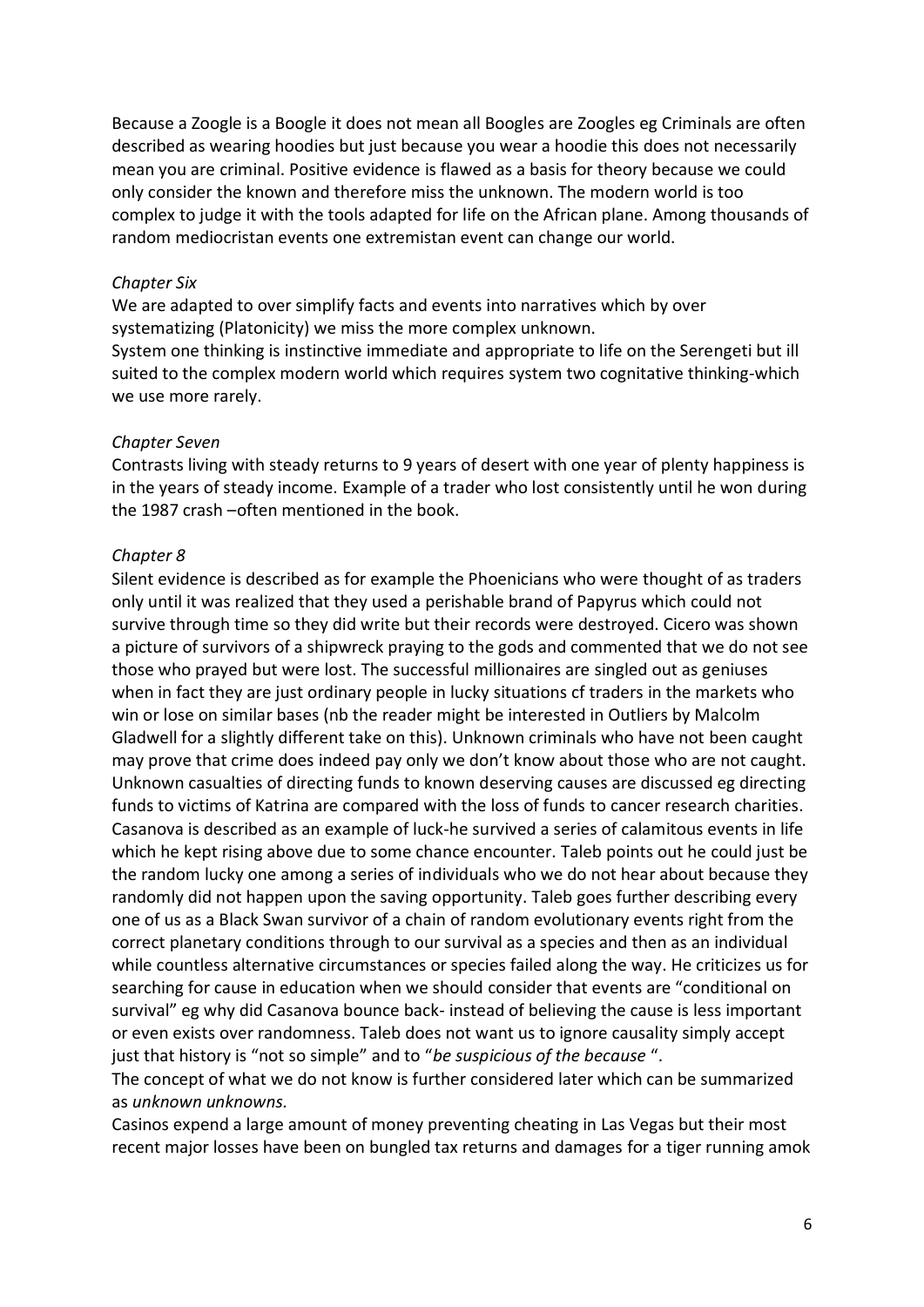in the Siegfried and Roy show. When dealing with uncertainty "focus" on narrow areas blinds us the uncertain breadth of the unknown. "Its tough to make predictions especially about the future" Yogi Berra.

## **Part Two: "We Just Can't predict"**

Experimental evidence is presented to illustrate that People when asked to predict any future unknown often over estimate the accuracy of their predictions , particularly relevant to various professionals on economic data.

84% of Frenchmen estimate their lovemaking abilities to be above average. Furthermore excess information can cause confusion eg two groups can be shown a gradually clearing fuzzy picture of a fire hydrant and the group which is shown the fewer pictures will identify it faster than those shown more. The author mentions that he has been the victim of false reassurance of a Doctor telling him he had a low chance of having cancer on the basis of lack of evidence- he did.

"The problem with experts is they do not know what they do not know" Experts' defenses against criticism of prediction failure are cited as threefold:

- "You tell yourself you were playing a different game"-eg failure to predict the  $\bullet$ collapse d Soviet Russia may be put down to wily Russians concealing economic data.
- "You invoke the outlier" e.g. the thousand year flood by definition you would not predict (sfk note: the Cumbrian floods last year and the Met office excuses).
- "The Almost Right Defense" e.g. The Kremlin backlash against Gorbachev would have succeeded if they plotters had not been drunk or Yeltsin had not been so brave.

The possible error rate in prediction is described as "don't cross a river if it is on average 4 feet deep". The inference being no allusion has been made to the variability in water depth that might be even more important than the average. He then lists a number of examples of forecasts including the price of oil which have been way out because error rates have not been taken into account.

A discussion of great advances in human knowledge emphasizes the unpredictability of discovery e.g America, penicillin, the electronic white noise left behind by the Big Bang and so on. Going on Taleb concludes that great discoveries must be unpredictable otherwise we would have discovered them already. Complexity is touched upon with an example of how a simple event like the second bounce of a billiard ball is greatly affected by small errors in the first one and expanded to the extent by the ninth bounce one would have to take into account the gravitational pull of an observer by the table to predict the direction of travel of the ball. The author then rails at corporations and governments who persist in making predictions in the far more complex and variable areas of economics and sociology. Relevant to modern medicine Taleb seems to concur with the approach of evidence based medicine which he says is based on the approaches of ancient empiricists who resisted theorizing and simply observed what worked, tinkered and applied methods. He compares this with old fashioned medics resisting Semmelweis' advise to hand wash because it "made no sense" to them. This he compares to some Doctors' resistance to acupuncture because no explanation exists.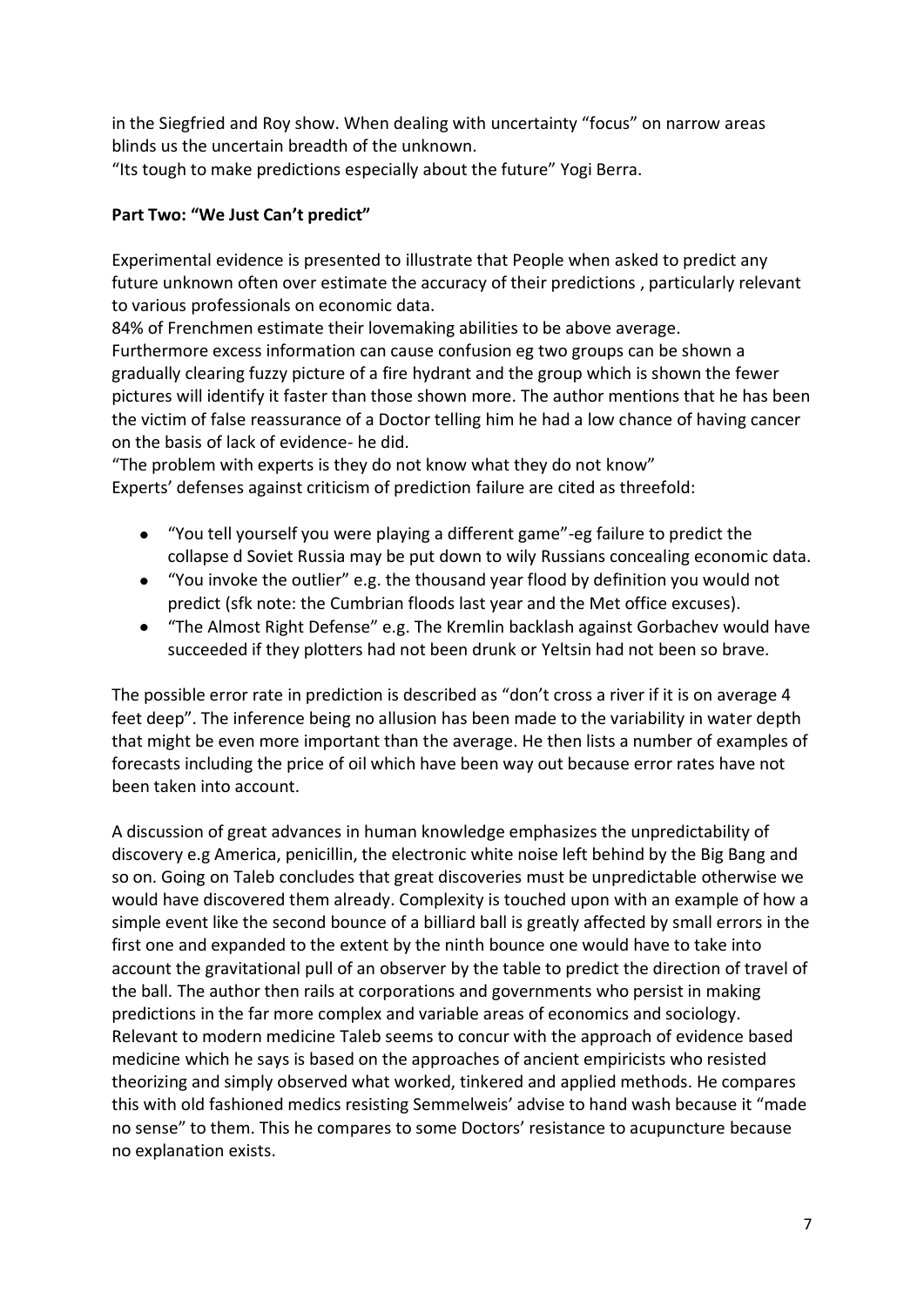Taleb then spends some time expanding on the theme that economists mistakenly tried to make a science of their craft missing the point that people are not predictable because they cannot be trusted to act rationally.

We are left asking why we plan at all. The author answers that the ability to plan is what puts us above evolution and we save time by sharing knowledge and using experts for this. One has to say this view is against the run of his book so far!

It was at this point I started to lose my suspension of disbelief. So far throughout the book the author quotes philosophers and writers of which in my ignorance I had never heard, which became irritating (his bibliography spans nearly 30pages). I waited for a strategy for coping with all this ignorance and lack of predictability in the modern complex world and Taleb at this stage produced the idea of investing 85% of ones wealth in government stocks as they were the least likely to suffer negative Black Swan events and the rest in more speculative investments which would be more likely to experience positive Black Swans. The theory being that you look for the consequences of a chance happening rather than its likelihood. To me this represents a stunning about face on the first two thirds of the book as we need to use the very skills he has criticized to make these choices.

### Part Three:

"Those Grey Swans of Extremistan"

- 1. world is complex and increasingly subject to extremes.
- 2. Gaussian bell curve distributions delusional
- 3. Not all Black swans as unpredictable as we may think- grey swans
- 4. Some areas of phony uncertainty

Taleb gives examples of inequity and scalability again citing examples of how success goes to success and seems unduly sensitive about how one good review leads to another in writing. English is given as an example of how positive feedback works in the modern world clustering success –English becoming the default language worldwide. The demise of over 80% of America's largest companies over the last 40years is n example of the instability of modern capitalism. The influence of the internet on book publishing giving unknown authors the opportunity to flourish compared to the old publisher reviewer dominated system seems to have personal resonance for the author.

In his section on globalization he prophetically warns of the similarities of the banks across the world all working on the same risk assessment systems which makes global financial collapse more likely and picks out JP Morgan. Ironic that the author of the futility of making prediction makes a particularly prescient one as the book was published in 2007.

There is an optional chapter on the Gaussian bell curve showing the lack of coverage of outliers. This measure only works for distributions that are relatively uniform and does not allow for extremes. Casinos do not allow any single gambler to make one large bet preferring many to make lots of capped ones which will average out to give the casino a predictable profit.

He gives a detailed critique of reliance on standard deviation and correlation. The growth of the Gaussian distribution of human physical characteristics through to social parameters is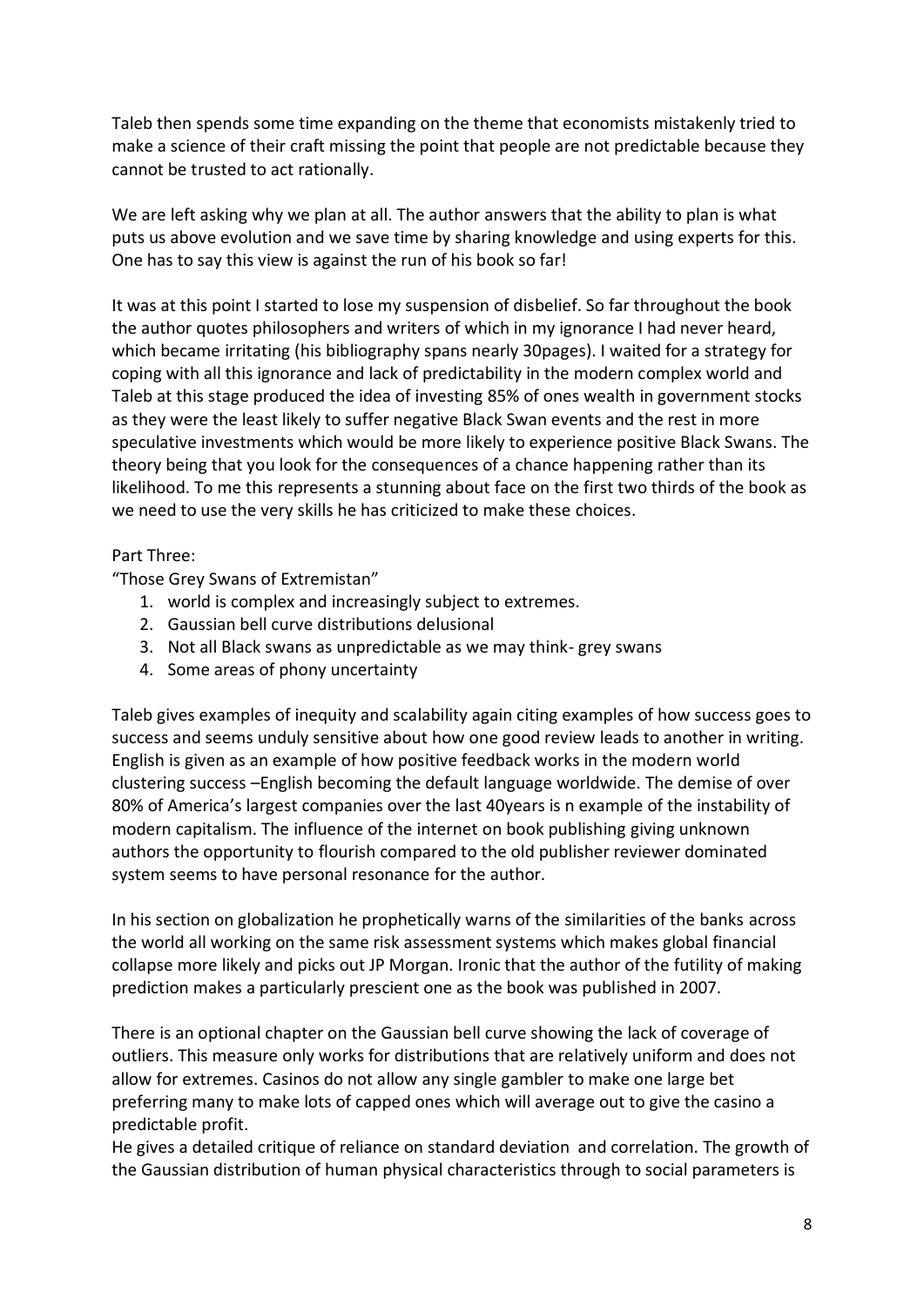discussed in political terms as related to Marxism amongst other ides and the concept that the average is virtuous (-a concept we suffer from when assessing referral rates!). There then follows a detailed description of the development of the Gaussian curve and a reassertion that it only works for variables which differ narrowly from the average and does not cope with extremes. Critiques of the Gaussian- based on coin flipping assumes each throw is independent of the last, previous history does influence the outcome of an event – if the coin is loaded the result will be influenced.

In his next chapter Taleb describes his acquaintance with Benoit Mandelbrot who first described Fractals and has some space devoted to complimentary description of his atypical unassuming character and modesty. The author clearly approves of him and also of the ease with which he converses with him. Echoes again of Taleb's own feelings of exclusion and rejection. Subsequently he goes on to endorse in highly technical terms Mandelbrot's application of Fractal geometry to randomness which handles extremes better than the Gaussian bell curve. Memorably he says "complexity theory should make us more suspicious of scientific claims of precise models of reality".

And "We don't have the luxury of sitting down to read the equation that governs the universe"

Mandelbrot's fractal randomness predicts some Black Swans which lie too far from the average for Bell Curves. I do not claim to understand this but suffice to say some events would be covered; say for example the 1987 Stock market crash alluded to earlier. Again we have the conflict between the quotes about complexity and subsequent statements. To reconcile this the author comments that only some randomness is conquered by Mandelbrot.

The descriptions of the Bell Curve , Mandelbrotian randomness and the application of the book to financial variables are said to be optional.

An example of extremistan type phenomena is the one about there being ten days in the last fifty years of the stock market that represents half of the returns. Using Gaussian distribution the 1987 crash would occur once every several billion lifetimes of the universe. He then goes on to indulge in a rather polemical review of the Nobel prize system and conventional economic academia's lack of acceptance of the randomness theories in his book which without specialized economic knowledge was a bit wasted on me and felt rather self serving.

The reference to the collapse of Long Term Capital Management, an investment company founded by statistical experts who failed to understand risk adequately and who had been working to the Gaussian Bell Curve discipline is interesting in that this event which at the time had huge importance across the financial world apparently failed to cause reform in risk management. Uncomfortable echoes from the past to 2007.

He gives us a contrast between the Platonic approach of the top down systematisers and producers of narrow theories vs the skeptical empiricists who are bottom up observers and craftsmen.

The next chapter is another critique of experts and our failure to be skeptical of particularly financial and philosophical ones. The phony philosophers.